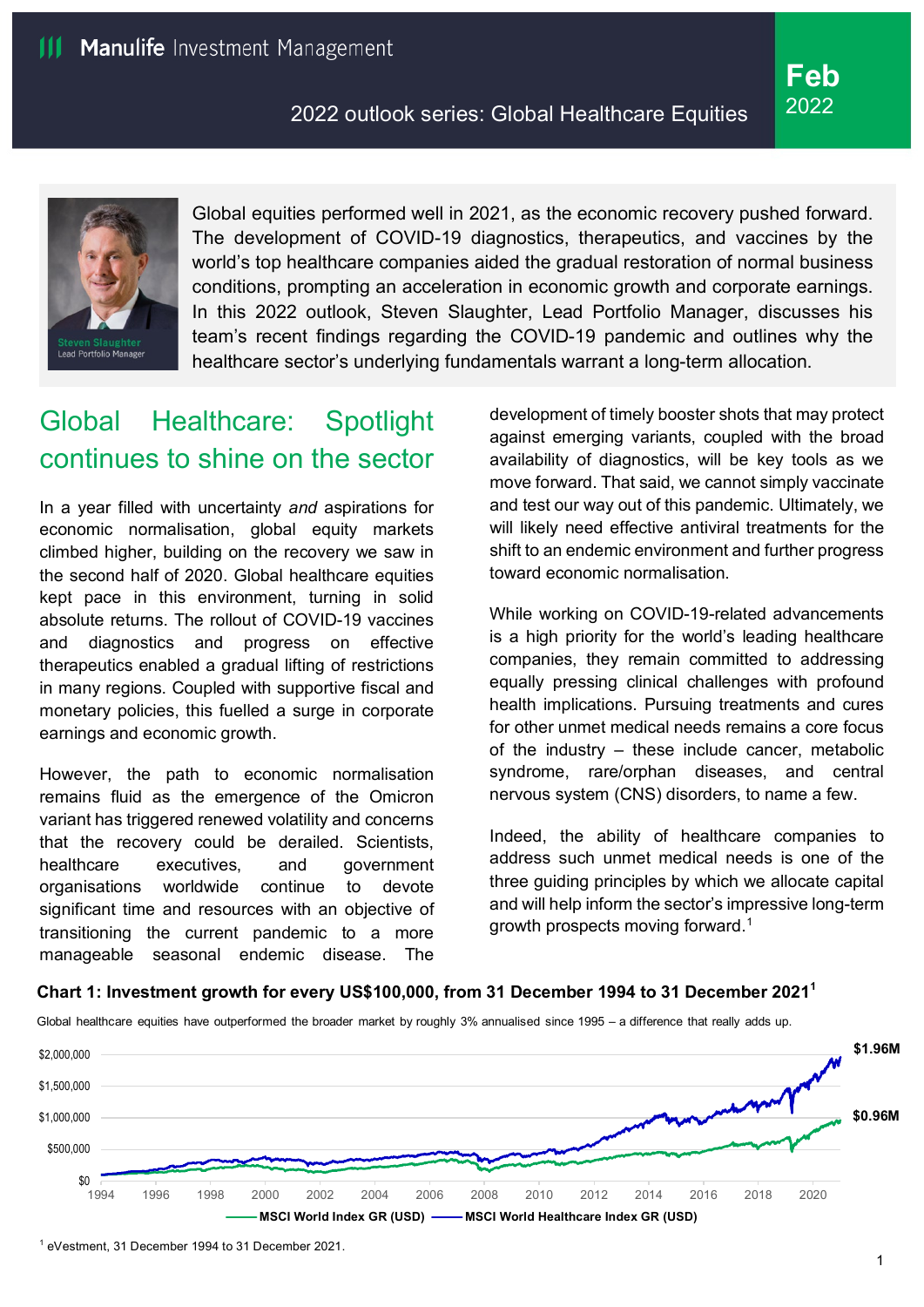### **Growth underpinned by multiple secular drivers**

Healthcare is unique in that it is a defensive sector that can produce impressive organic growth. This is supported by earnings per share and sales growth that have, on average, been historically superior to the broader market<sup>[2](#page-1-0)</sup>.

This strong growth has been fuelled by long-term secular trends that we believe will propel demand for healthcare products and services higher over the longer term, regardless of the global economic cycle.

### **1) The ageing population should continue to drive increases in expenditures**

Notwithstanding a short-term contraction driven by the pandemic, the world's population continues to age, and life expectancy is forecast to climb over the long term. This should translate into greater demand for healthcare-related services, rising expenditure, and an expanding array of treatments and therapeutic options.

#### **2) Medical advancements**

As evidenced by the progress seen with COVID-19 treatments, diagnostic tests, and vaccines, medical advances continue to drive the sector forward.

#### **3) Profound unmet medical needs remain**

As previously mentioned, healthcare companies continue to pursue unmet medical needs beyond COVID-19. These include but are not limited to, solid tumour cancers, type-2 diabetes, obesity, Parkinson's disease, and Alzheimer's disease.

#### **Attractive valuation levels**

Healthcare equities remain relatively attractive on a forward price-to-earnings (P/E) basis versus the broader market indices. This presents a unique opportunity, as healthcare companies have historically traded at a premium to the overall market due to their defensive nature and aforementioned growth prospects. Global healthcare companies are currently trading at a discount to the overall market (16.83 times vs 18.02 times).

| <b>Valuation Metrics (P/E)</b>                         | Long-term<br>Average <sup>3</sup> | As of<br>31/Jan/2022 |
|--------------------------------------------------------|-----------------------------------|----------------------|
| <b>MSCI World Healthcare</b><br>relative to MSCI World | 105%                              | 93%                  |

# **Recent findings related to the COVID-19 pandemic and the emergence of the Omicron variant**

A new COVID-19 variant, the Omicron variant, was identified in late November 2021. It is believed to have originated in Botswana, Africa, with emergent spread identified through genomic sequencing in Pretoria, South Africa. The World Health Organization deemed it to be a "Variant of Concern" due to exponential expansion of around 58 seemingly critical point mutations in the various domains of the virus, including spike protein, receptor binding domain, and cleavage sites. These mutations are believed to confer substantive changes to the transmissibility, virulence and immune escape (from both vaccines as well as previous infection).

Early data from South Africa suggested heightened transmission relative to the earlier Beta and Delta waves. These data have now been confirmed in much of Asia, Europe, and North America.

Although the Omicron variant seems to be highly transmissible, early indications suggest that it results in milder symptoms relative to previous variants, with the contention that infectees experience less severe disease, on average, than previous variants. Generally speaking, this reduced virulence results in lower ICU hospitalisation and mortality rates.

Regarding the variant's ability to escape immunity, early data out of South Africa, as well as more recent data in Asia, the US, and Europe, suggest that the Omicron variant does broadly escape our current vaccines' ability to prevent transmission. Data also suggest that the Omicron variant is associated with a

<span id="page-1-0"></span> $2$  FactSet, from 2005 to 2022.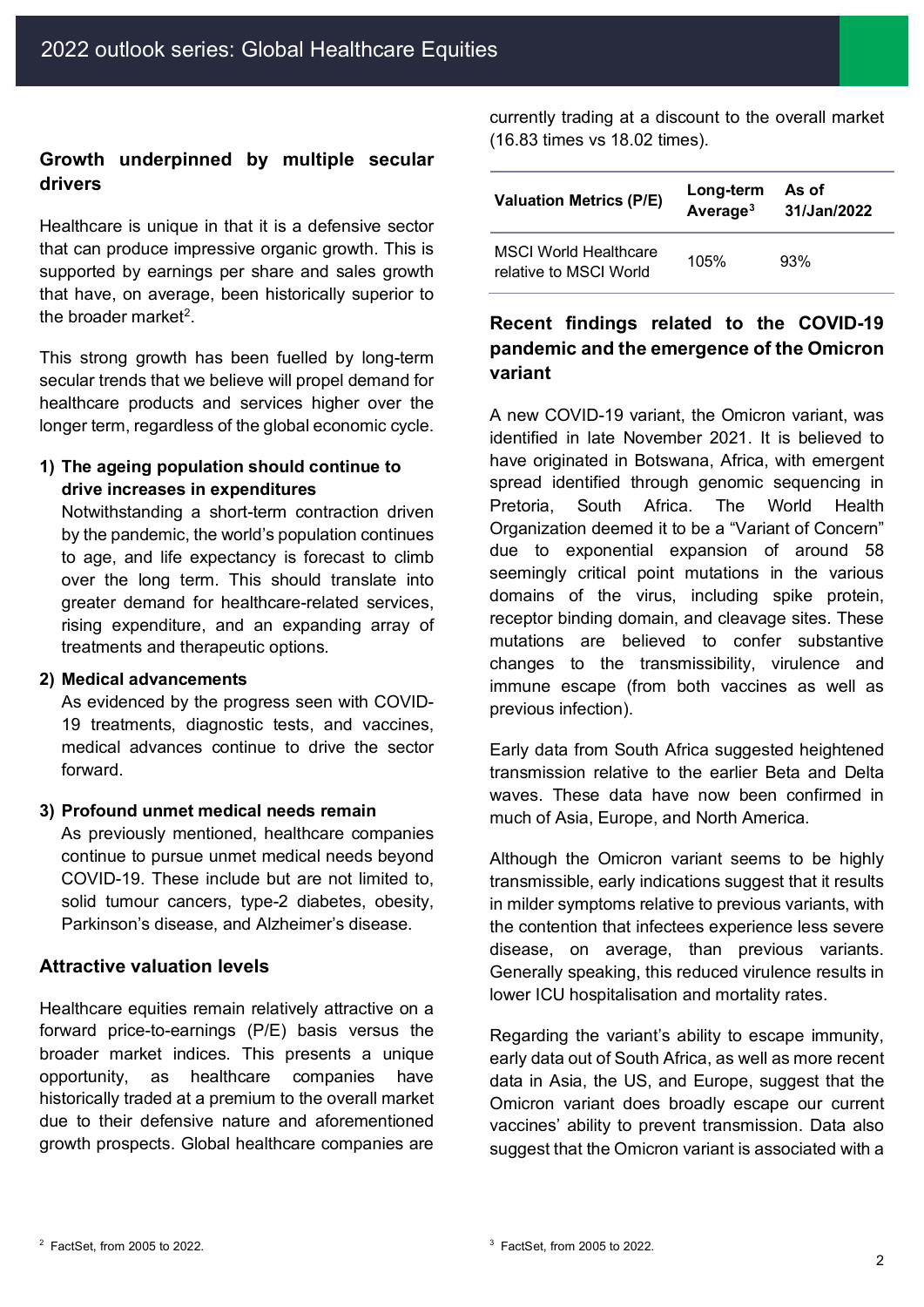substantial ability to evade immunity from prior infection.

# **How we expect the COVID-19 pandemic to evolve in the coming years: a persistent COVID environment**

Over the past two years, our fundamental research process has enabled us to interface with many of the world's leading clinicians, immunologists, epidemiologists, and public health officials working in real-time to research the emerging science and clinical implications of the current pandemic. With appropriate humility, neither we nor these researchers have a perfect "crystal ball" to help us see the eventual outcome of the current pandemic.

That said, our research suggests that SARS COV-2 may well be a persistent respiratory virus afflicting broad swathes of the world for years to come. Hopefully, it may eventually evolve and become comparable to other predecessors (i.e., influenza or the respiratory syncytial virus, RSV, etc.) as it moves to a seasonal endemic disease.

However, its unusual combination of high mutagenicity and transmissibility, as well as a relatively high morbidity/mortality rate, suggest that it will continue to disrupt various aspects of our healthcare systems and the broader economy, fluctuating in various geographies over the foreseeable future.

### **Implications for investment positioning**

Rigorous fundamental research to sift through vast swathes of scientific data is critical when allocating capital in this sector. A bottom-up, fundamental investment process informed by the assessment of emerging scientific and medical developments, coupled with a disciplined intrinsic valuation framework, has the potential to uncover robust opportunities at fair valuations.

This approach continues to inform how we construct a portfolio. To this end, our findings above on the SARS COV-2 pandemic have led us to reallocate capital towards specific companies and sub-sectors we believe will generate above-market revenues and profits in a persistent COVID environment. Concurrently, we have allocated capital away from certain names and sub-sectors more adversely impacted in this environment.

First, we advocate for an overweight exposure to various biopharmaceutical companies with marketleading COVID-19 therapeutics and vaccines. This is consistent with our thesis that the pandemic/endemic may well persist for several more quarters, if not years. In our view, these companies are expected to see consistently robust demand for their COVID-19 treatments and vaccines well above street estimates. On top of strong COVID-19 tailwinds, we believe this is an area of the healthcare sector that offers reasonable valuations with the potential for further price appreciation.

Secondly, the ongoing COVID-19 pandemic heightens the urgency to effectively manage preexisting disease states (cancer, metabolic syndrome, asthma, and other immunologic disorders) that, according to our research, predisposes these patients to higher morbidity and mortality from COVID-19. Accordingly, we have over indexed our positions in select therapeutic names to reflect these findings.

Thirdly, select established leaders in the COVID-19 diagnostics space offer a unique investment opportunity, as we believe the market is currently underappreciating these businesses' durability. For the world to remain open in a persistent COVID environment (schools, small businesses, office environment, public events, etc.), on-demand and repeated testing will be required. We believe this significant demand for COVID-19 diagnostic testing will be needed for far longer than the market estimates. As such, our proprietary cashflow models are estimating future revenues that are well above sell-side estimates.

Finally, and as previously noted, we have allocated capital away from select biopharmaceutical, healthcare services, and medical-device companies over indexed to various disease states and product markets that have been disproportionately adversely impacted by the persistent COVID environment. These would include various companies with exposure to orthopaedic surgery, hospital services, and select oncology conditions.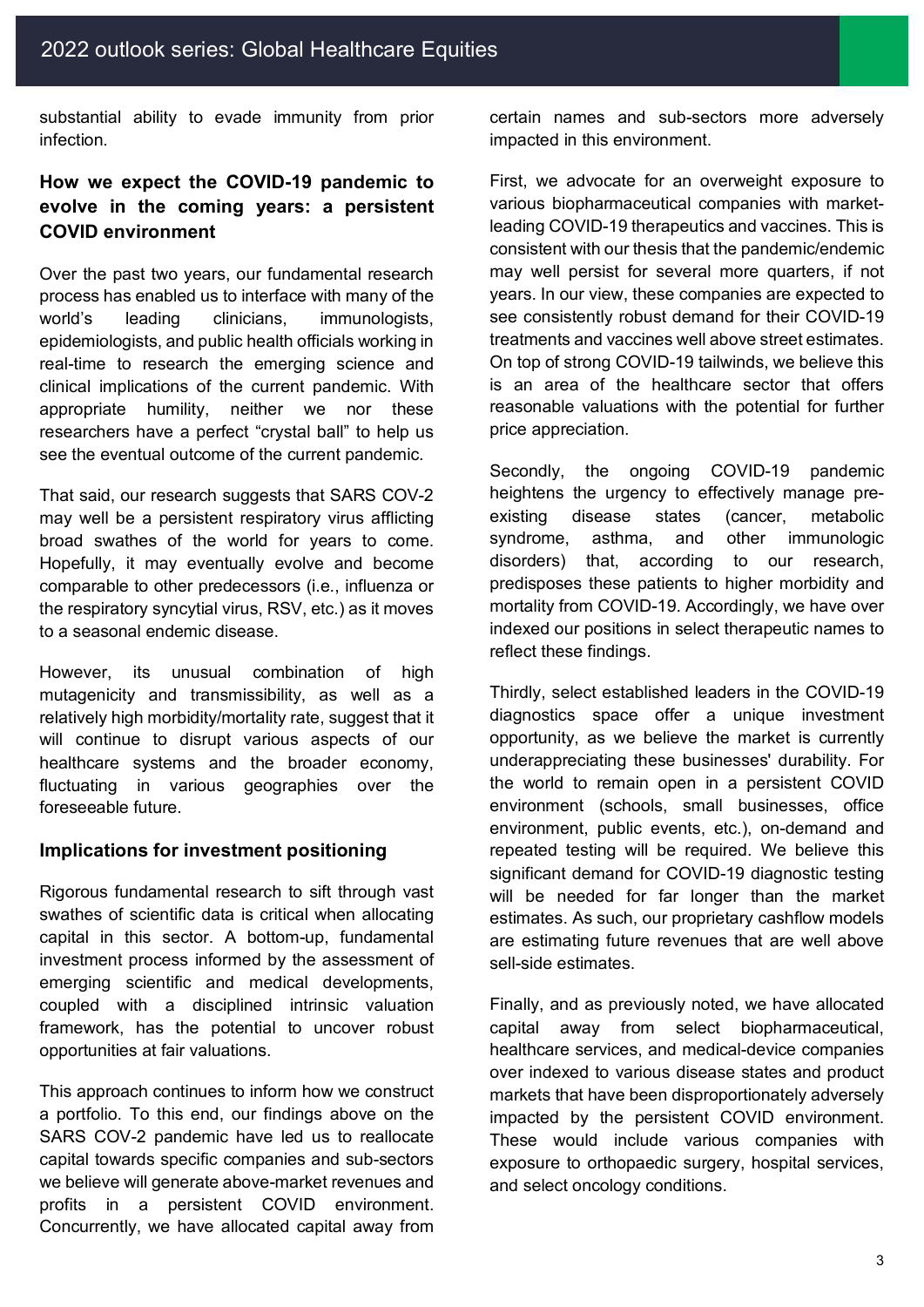# **Secular trends warrant a long-term allocation to healthcare companies**

We continue to believe that new modalities in treatment and prevention will continue to drive longterm governmental outlays toward healthcare products and services. Irrespective of incremental tailwinds and headwinds associated with COVID-19, the underlying secular trends of ageing demographics, medical advancements, and profound unmet medical needs continue to support long-term exposure to global healthcare companies in a well-balanced investment strategy.

We believe that select companies within the healthcare space offer the potential for strong longterm outperformance and that this is an opportune time to invest in the sector, with a focus on the importance of stock selection as a primary driver of outperformance.